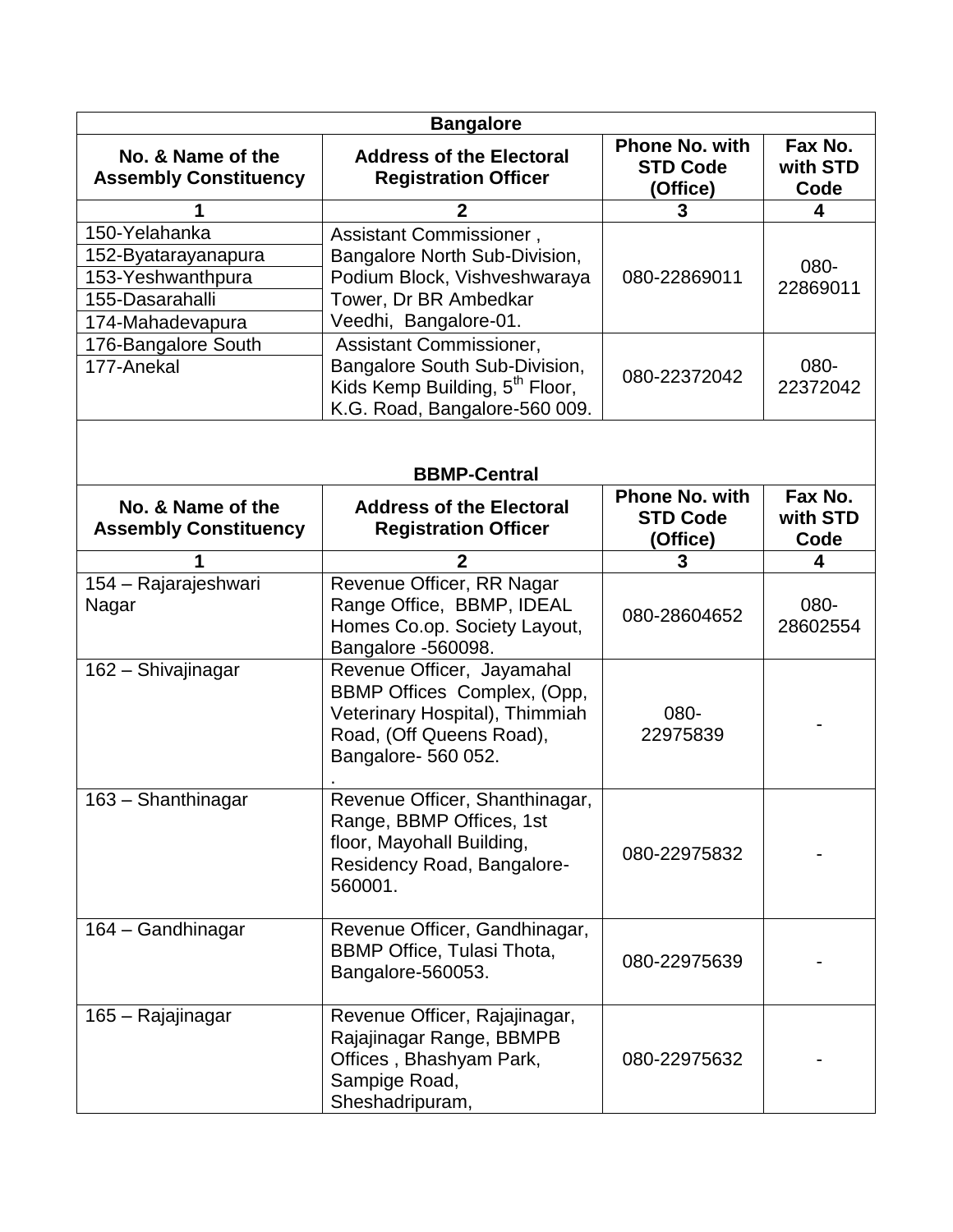|                                                   | Bangalore-560020.                                                                                                                                   |                                                      |                             |  |
|---------------------------------------------------|-----------------------------------------------------------------------------------------------------------------------------------------------------|------------------------------------------------------|-----------------------------|--|
| 168-Chamarajapet                                  | Revenue Officer,<br>Chamarajapet, BBMP Offices,<br>Dr.T.C.M.Royan Road,<br>(Goodshed road),<br>Bangalore-560050.                                    | 080-26704807                                         |                             |  |
| 169 - Chickpet                                    | Revenue Officer, Chickpet,<br><b>BBMP Offices, Thulasi Thota,</b><br>Near Balepet Circle,<br>Bangalore - 560020.                                    | 080-28604652                                         |                             |  |
| <b>BBMP-North</b>                                 |                                                                                                                                                     |                                                      |                             |  |
| No. & Name of the<br><b>Assembly Constituency</b> | <b>Address of the Electoral</b><br><b>Registration Officer</b>                                                                                      | <b>Phone No. with</b><br><b>STD Code</b><br>(Office) | Fax No.<br>with STD<br>Code |  |
|                                                   | $\mathbf{2}$                                                                                                                                        | 3                                                    | 4                           |  |
| $151 - K.R.Puram$                                 | Revenue Officer, BBMP<br>Mahadevapura Zone, Old<br>CMC Office, (Next to<br>K.R.Puram Bus Stand),<br>K.R.Puram, Bangalore.                           | 080-25610066                                         | 080-<br>25610066            |  |
| 156 - Mahalakshmi Layout                          | Revenue Officer, BBMP<br>Rajajinagar Zone, BBMP<br>Offices, Bhashyam Park,<br>Sampige Road,<br>Sheshadripuram,<br>Bangalore-560020                  | 080-23568447                                         | 080-<br>23568447            |  |
| 157 - Malleshwaram                                | Revenue Officer,<br>Malleshwaram<br>BBMP Offices, No.86, 16th<br>Cross, (Behind Chowdiah<br>Memorial Hall), Vyalikaval,<br>Malleshwaram, Bangalore. | 080-22975634                                         | 080-<br>22975634            |  |
| 158 - Hebbala                                     | Revenue Officer, Jayamahal<br>BBMP Offices Complex, (Opp,<br>Veterinary Hospital), Thimmiah<br>Road, (Off Queens Road),<br>Bangalore- 560 052.      | 080-22975836                                         | 080-<br>22975836            |  |
| 159 - Pulikeshinagar,                             | Revenue Officer, Shanthi<br>Nagar, BBMP Offices<br>Complex, (Opp. Veterinary<br>Hospital), Thimmmiah Road,                                          | 080-22975836                                         | 080-<br>22975836            |  |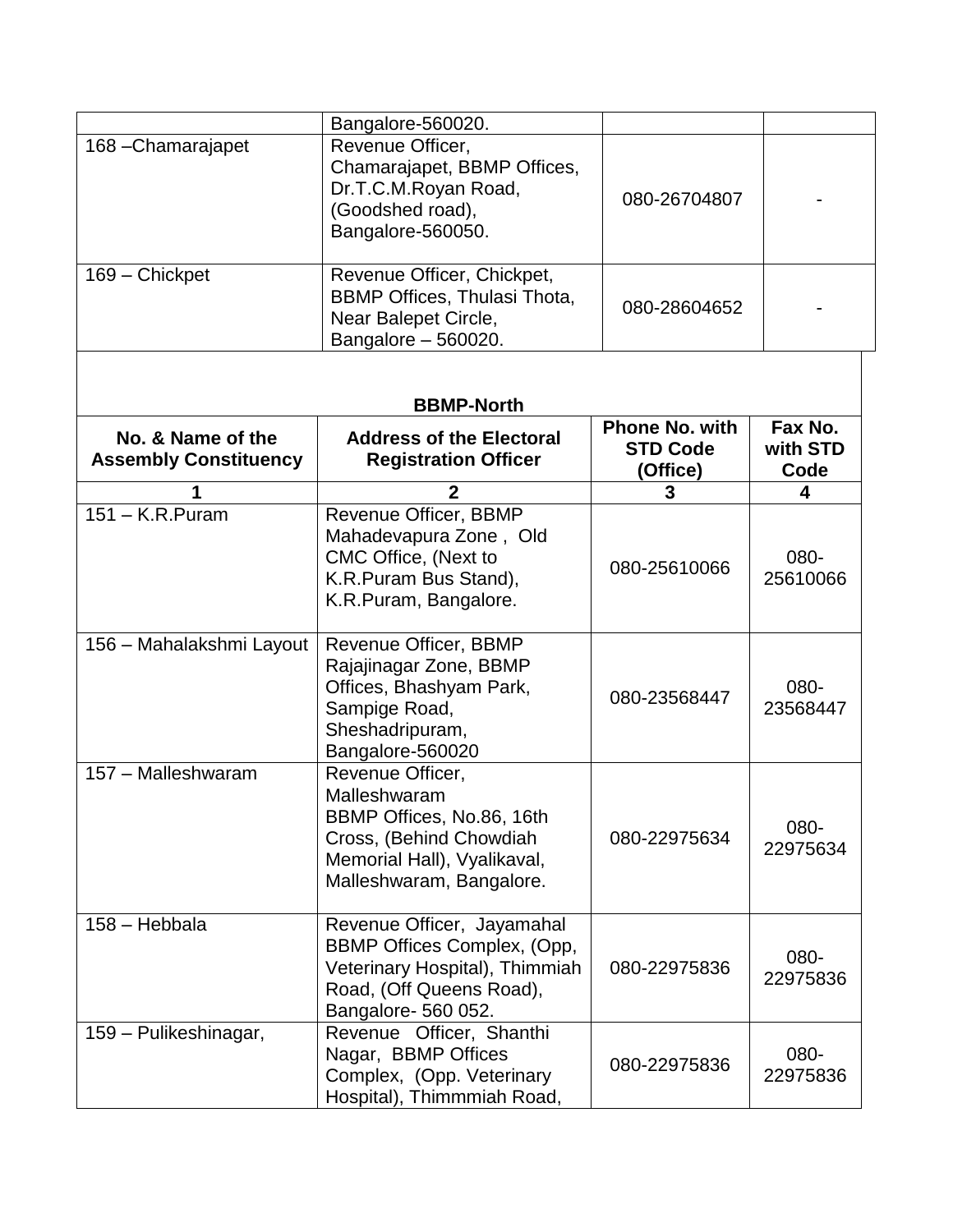|                                                   | (Off Queens Road),                                                                                                                                                                                               |                                                      |                               |
|---------------------------------------------------|------------------------------------------------------------------------------------------------------------------------------------------------------------------------------------------------------------------|------------------------------------------------------|-------------------------------|
| 160 - Sarvagna Nagar                              | Bangalore.<br>Revenue Officer, BBMP<br>Offices, (Opp. Frazer Town<br>Police Station), M.M.Road,<br>Cox town, Bangalore.                                                                                          | 080-22975844/<br>22975835                            | 080-<br>22975844/<br>22975835 |
| 161 - C.V. Raman Nagar                            | Revenue Officer, Bharathi<br>Nagar, Dispensary Road,<br>(Behind Commercial Street<br>Police Station), Shivajinagar,<br>Bangalore.                                                                                | 080-22975844/<br>22975835                            | 080-<br>22975844/<br>22975835 |
|                                                   | <b>BBMP-South</b>                                                                                                                                                                                                |                                                      |                               |
| No. & Name of the<br><b>Assembly Constituency</b> | <b>Address of the Electoral</b><br><b>Registration Officer</b>                                                                                                                                                   | <b>Phone No. with</b><br><b>STD Code</b><br>(Office) | Fax No.<br>with STD<br>Code   |
|                                                   | $\mathbf 2$                                                                                                                                                                                                      | 3                                                    | 4                             |
| 166-Govindarajanagara                             | Revenue Officer, Bruhat<br>Bangalore Mahanagara Palike<br>Dr.B.R.Ambekar Stadium, 60<br>Feet Road,<br>Basaveshwaranagar,<br>Agrahara Dasarahalli (Behind<br>Gangamma Thimmaiah<br>Choultry), Bangalore - 560069. | 080-22975999                                         |                               |
| 167-Vijayanagara                                  | Revenue Officer, Bruhat<br>Bangalore Mahanagara Palike<br>1st Floor, 9th Cross, 2nd<br>Stage,<br>Hampinagar, Vijayanagar,<br>Bangalore - 560 040.                                                                | 080-22975999                                         | 080-<br>23403351              |
| 170-Basavanagudi                                  | Revenue Officer, Bruhat<br>Bangalore Mahanagara Palike,<br>1st Floor, Chennammanakere,<br>Opp: SSM School,<br>Thyagarajanagar,<br>Bangalore - 560 028.                                                           | 080-22975756                                         | 080-<br>22975742              |
| 171-Padmanabhanagara                              | Revenue Officer, Bruhat<br>Bangalore Mahanagara Palike,<br>Ground Floor,<br>Chennammanakere,<br>Opp: SSM School,<br>Thyagarajanagar,                                                                             | 080-22975756                                         |                               |